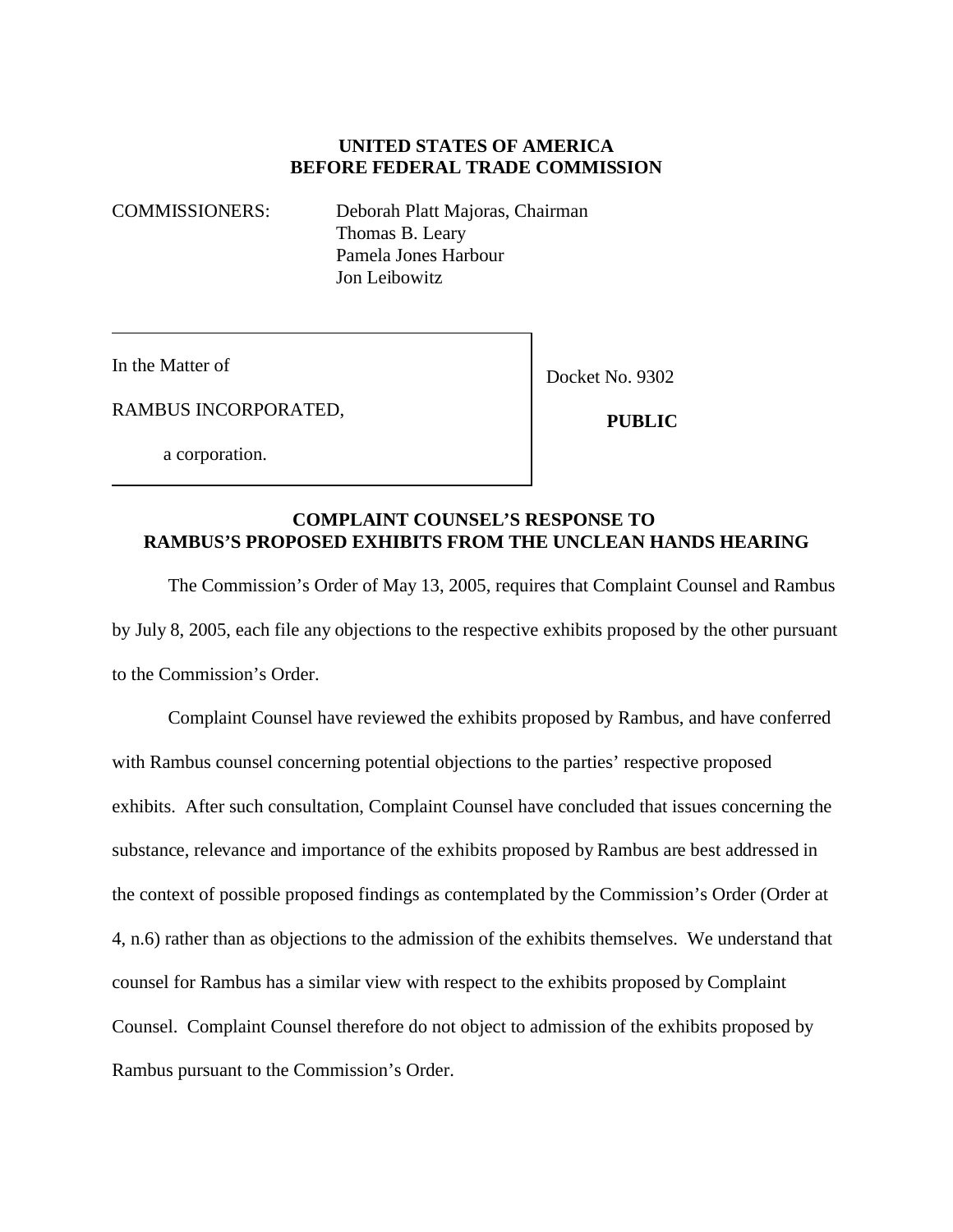Complaint Counsel note that deposition testimony proposed by Rambus for inclusion in the record has been submitted in the form of written transcripts and video clips. Complaint Counsel also have proposed deposition testimony for inclusion in the record, in the form of written transcripts alone. At the time that this deposition testimony was submitted by Complaint Counsel, Complaint Counsel were not in possession of video versions. In order to provide the Commission with both transcript and video versions of all of the testimony proposed as exhibits by both Rambus and Complaint Counsel, Complaint Counsel have been attempting to secure video versions of these transcript designations. If and when accurate video versions are obtained, Complaint Counsel intend to seek the leave of the Commission to add the video versions of the designated transcripts. Complaint Counsel understand that counsel for Rambus do not object in principle to such a submission.

Respectfully submitted,

**\_\_\_\_\_\_\_\_\_\_\_\_\_\_\_\_\_\_\_\_\_\_\_** 

Geoffrey D. Oliver Patrick J. Roach Robert P. Davis

Bureau of Competition FEDERAL TRADE COMMISSION Washington, D.C. 20001 (202) 326-2275

Counsel for the Complaint

July 8, 2005